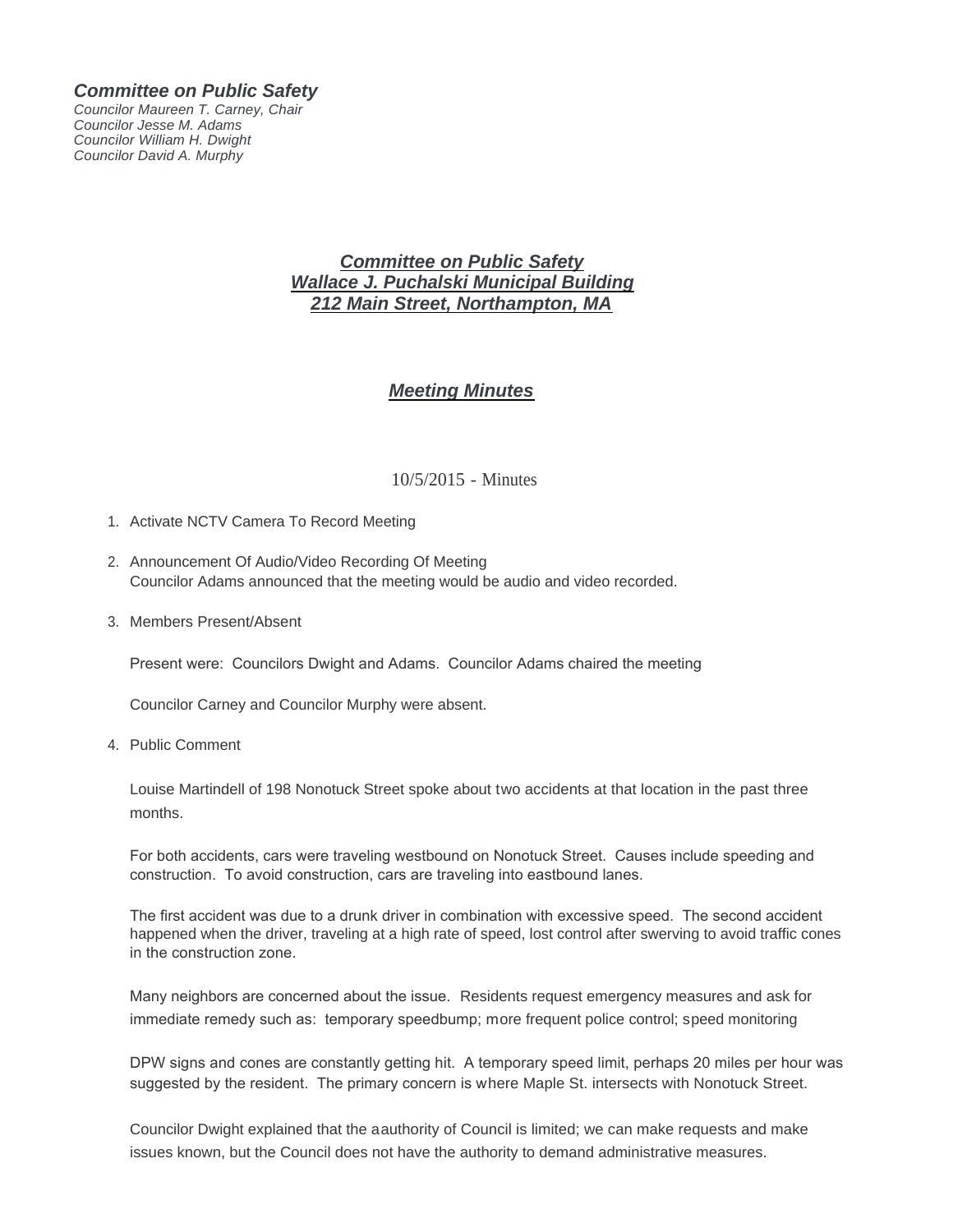Councilor Klein presented the issue at the Public Works Committee of the City Council ; it is her understanding that there is precedence where emergency measures have been taken.

- 5. Approval Of Meeting Minutes
	- 5.I. Meeting Minutes Of July 6, 2015 And August 3, 2015

Minutes were not approved due to lack of a quorum.

- Discussion Regarding Nonotuck Street 6. (See Above)
- 7. Departmental Presentations
	- 7.I. Presentation By Northampton Police Department

Chief Kasper spoke about recent promotions within the department. She has actively worked to fill special assignment positions, including "Drug Recognition Experts". The department currently has two DRE's on staff; they will be adding one more.

Northampton High School has added School Resource Officer Josh Wallace as a result of a 15-month grant received by the Exec. Office of Public Safety & Security. He is a Crisis Intervention Team member.

Three officers are wrapping up field training; 7 are currently in the Police Academy; this will make department fully-staffed.

Chief Kasper talked about President Obama's executive order to establish a task force to look at policing in the 21st century. Its mission was to identify best policing practices; the task force's final report was released in May. The report identified 62 recommendations; 91 action items. Many recommendations are already being done. Some recommendations are fairly easy to implement. The department's work is on-going.

The Chief has identified 25 goals for the department. The list is posted internally. They include: research possibility of national accreditation; e-citations; addition of community services ; employee fitness program; firing range; oui roadblocks; taking department photo, etc.

The department has implemented new police detail software that is web-based. Time of the records bureau has been freed up as a result of the new methods.

Three officers will be patrolling Florence and downtown as community outreach officers. Two are already part of the bike patrol unit; they will maintain their regular patrol duties, but will be assigned to the same geographical area when on duty.

The department has updated its website with the help of Webtactics of Easthampton.

The department has recently updated its promotion policy. The policy is on line.

On Oct. 20 at the Walter Salvo House a police officer will be on hand for a "coffee hour with cops"; a new initiative that will be on-going in the community.

The Chief is continuing to work on the area heroin problem and prescription drug problem; she is involved with the Hampshire Hope Committee that focuses on these important community concerns.